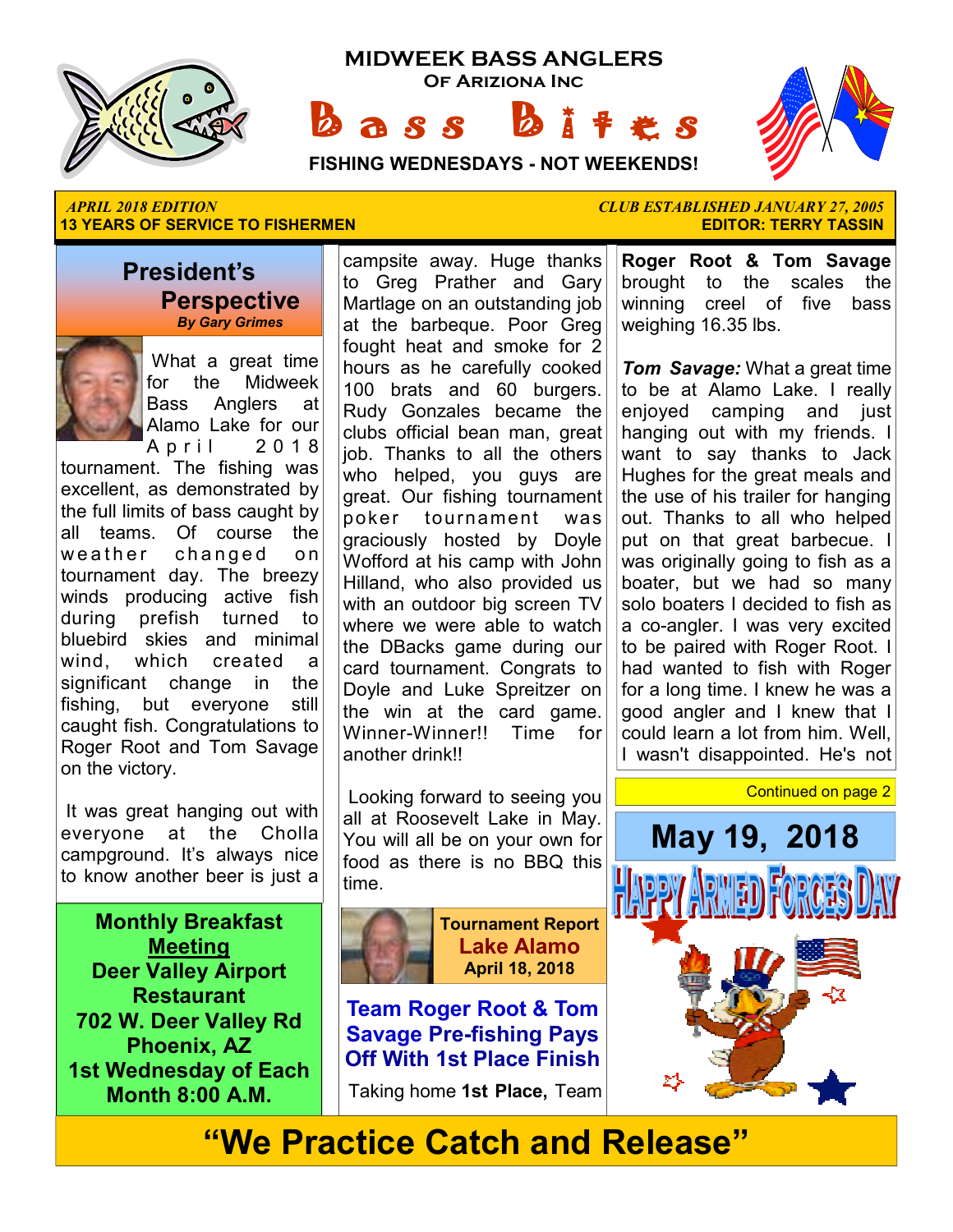

*1st Place Overall Roger Root & Tom Savage* 

only a great angler; he's a lot of fun being with.

 Now here's the fishing report. On Monday, we went all over the lake, catching fish just about everywhere we went. We really didn't have a pattern that we felt good about until

#### **Next Meeting Next Tournament**

Our next club general meeting is scheduled for **Wednesday, 2 May** starting at 8:00 AM, at **Deer Valley Airport Restaurant** (just one mile north of I-101 at the intersection of 7th Ave & Deer Valley Road). We hope you will come early and have breakfast together.

The next club point tournament will be at **Lake Roosevelt** on **16 May 2018.** Club launch headquarters, tournament hours, and weigh-in location will be announced.

late in the after noon when Roger decided to try some rocky banks before we ended the day. Roger threw a jig four times and had four fish. As we moved down the bank, he caught fish more often than not. We decided to look for more terrain like the rocky banks. We caught fish at each spot with the same conditions, a lot of small fish but just enough nice fish to say we had a good pattern. On tournament day we stayed with that pattern. We threw jigs all day catching a lot of little fish and just enough bigger fish to get the win. Thanks Roger, I had a great time and I look forward to fishing with you again.

## **Lou Hirlemann & Tom Atherton Take 2nd Overall With Spinnerbaits**

 In **Second Place** the team of **Lou Hirlemann & Tom Atherton** weighed five bass for a total weight of 15.61 lbs.

*Tom Atherton:* First, congratulations to Roger, and Tom for the win! I had a great time fishing with Lou. After prefishing with him we really did not have a plan for tournament day. We started out in an area across from the ramp, fishing the banks and points, within the first hour we were culling fish. Things slowed down a lot for us midday, but we kept on moving and finding the fish that would bite. Almost all of our fish were caught on chartreuse and white spinner baits, throwing them into the stick ups in 3 to 12 feet of water.



*2nd Place Lou Hirlemann & Tom Atherton*

Some of our bigger fish however, came by drop shotting Robo Worms, off of the rocky shoreline and points. We stayed hard at it and caught two fish that allowed us to cull a couple of 2.60 and 2.69 pounders with 10 minutes to go!

*Lou Hirlemann:* Another great run tournament, thanks



#### **Community Service**  *By Gary Grimes*

#### **Roosevelt Lake Habitat Build in May**

The AZGFD is looking for volunteers to help with a habitat build at Roosevelt Lake on May 11 and 12. Start time is 8 AM on Friday and 7 AM on Saturday. The location is the Windy Hill Amphitheater parking lot. Cordless drills and saws-alls are helpful. If you can show up, please let me know. Gary Grimes at **623-203-7436.**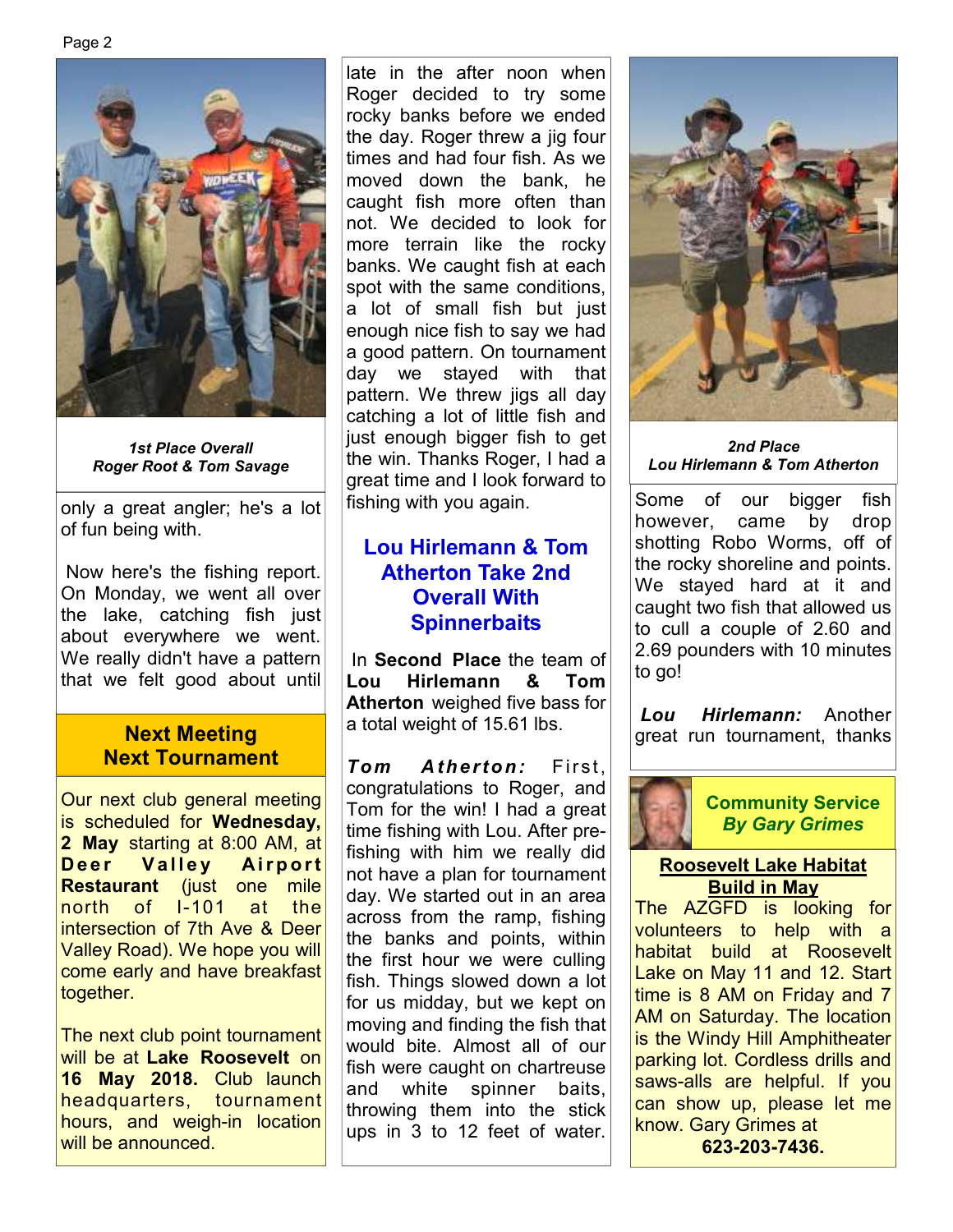to all. Tom Atherton was great to fish with and we shared ideas and places to fish for a great finish. We caught most of our fish on spinnerbaits in just a couple of spots that we fished several times. Our areas were in the middle of the lake, on the main lake. Thanks again and see you at Roosevelt.

### **Team Burns & Bell Work Main Lake Points For 3rd Place Finish**

 Team **Neil Burns & Clinton Bell** weighed five bass for 15.24 pounds and took home **Third Place** honors.

*Clinton Bell:* Congratulations to Roger and Tom on the win - Good Job! I chose to go as a co-angler this tournament after looking at all the good



*3rd Place Neil Burns & Clinton Bell* 

#### **Membership**

As of April 20, 2018 the Midweek Bass Anglers of Arizona consists of 96 dues paid active members.

fishermen going solo after the original draw and I was lucky enough to be paired with Neil Burns. We didn't talk a lot about a game plan prior to practice. I fished in my boat Tuesday and he fished in his and we both went different ways; at the end of the day we put our info together and had somewhat of a plan.

 We fished the big trees in the upper end of the lake until around noon. We boated a lot of fish pitching watermelon and green pumpkin hula grubs and brush hogs but they were all little buck bass and the larger females were hard to come by. By noon we had about 7 - 8 pounds. That's when we moved to main lake points and in the last 1-1/2 hours we

culled all but one fish on the same baits we fished all day. Thanks Neil for a great day.

## **Team Gary Grimes & Rudy Gonzales Fish Middle of Lake Trees For 4th Overall Finish**

 Taking home **4th Place,** Team **Gary Grimes & Rudy Gonzales** weighed five fish for a total weight of 14.53 lbs.

*Gary Grimes:* I had the pleasure of spending two days on the water with Rudy Gonzales. He is quite a good angler, and really kicked my butt and humbled me with his spinnerbait during prefish. Like most of the teams, the lack of wind on tournament day caused us to make some



*"One good thing about this tackle box is you can get in it if it rains."*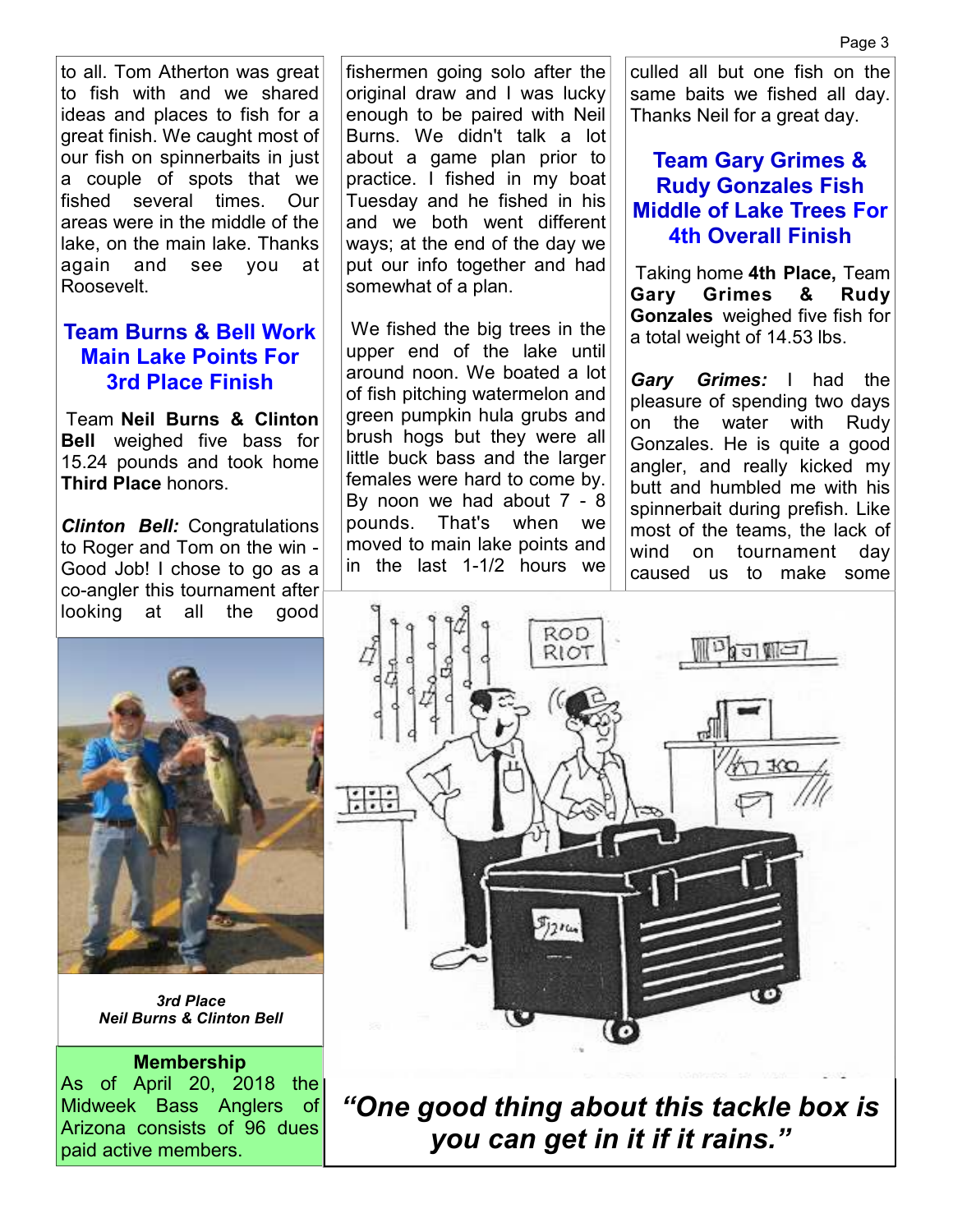Page 4



*4th Place Gary Grimes & Rudy Gonzales* 

adjustments on the water. We primarily threw Senkos out in the big trees in the center of the lake. Lots of fish, lots of fun. Glad to see Alamo back on the schedule.

*Rudy Gonzales:* Congrats to Roger and Tom for the win, good job guys! And congrats to the rest of the fellas that got into the money, cha-ching! Thanks to the Midweek crew for putting on another great tournament. Had a great time at the BBQ, Martlage the beans were awesome, Greg

#### **Tournament Statistics**

Fifty-four men fished 9.5 hours each, bringing 135 bass to the scales for a total weight of 283.36 pounds with a 5.25 pound average total catch per fisherman. The average weight of each fish was 2.10 lbs. All fish but five were released back into the lake after weigh-in to fight again another day.

the brats and burgers were awesome. Poker was great; I became a bit concerned when the hard liquor shots were coming around the table.

 I had the "honor" to fish with the president, not Trump, but Gary Grimes, lol. Gary had fished Monday before I came up and had found a good pattern on spinner baits in the wind. So Tuesday when we pre-fished, being windy first thing, we started out with the spinner baits. We first fished a few spots near the dam in the submerged brush catching a couple small fish. We then moved up near the river fishing the submerged brush then landing a couple better sized fish. We moved to spots up the river where the large trees were hiding some good quality

sized fish on spinner baits. We decided that was going to be our start on tourney day. Come tournament day, we shot straight to our spot and started throwing the spinners. The wind was calm compared to the previous day and it appeared the spinner bite was off. We tried multiple other presentations ultimately finding the good sized fish biting on Senkos. Just about every tree we pulled up on had either a couple small fish or one good one at or near the bottom. We used multiple colors from green pumpkin, brown, to almost black 5" and 6". Once the wind picked up Gary landed a few more on spinners and swimjigs. It was cool when there was about 15 minutes left in the day, we decided to hit one more lone tree on the way to

#### **Must Have Equipment By Gary Grimes**

Rudy Gonzales and I were fishing on Tuesday way down in the river when some shore anglers starting hollering at us in need of a jump start for their pickup truck. Well, there was not much I could do since they were on



the land and I was on the water. Then it dawned on me that I had a portable jump starter on my boat, which I have never used. I handed it off to them and it successfully started their truck on the first try. They quickly loaded their belongings and were on their way. Wednesday during the tournament, after hours of not running the big motor, pumping water through the livewell, and running large display graphs, we finally went to start the big motor and guess what, battery wouldn't start the motor. Well, I grabbed my handy portable jump starter and sure enough my big motor fired right up. This was the first trip that I have used it, and I would highly recommend it. I purchased mine on Amazon. Here is the product info: GOOLOO 800A Peak 18000mAh Car Jump Starter with USB Quick Charge 3.0 (Up to 7.0L Gas or 5.5L Diesel Engine), 12V Portable Power Pack Auto Battery Booster Phone Charger Built-in LED Light. Certainly a life saver for us and the family stuck on the shore.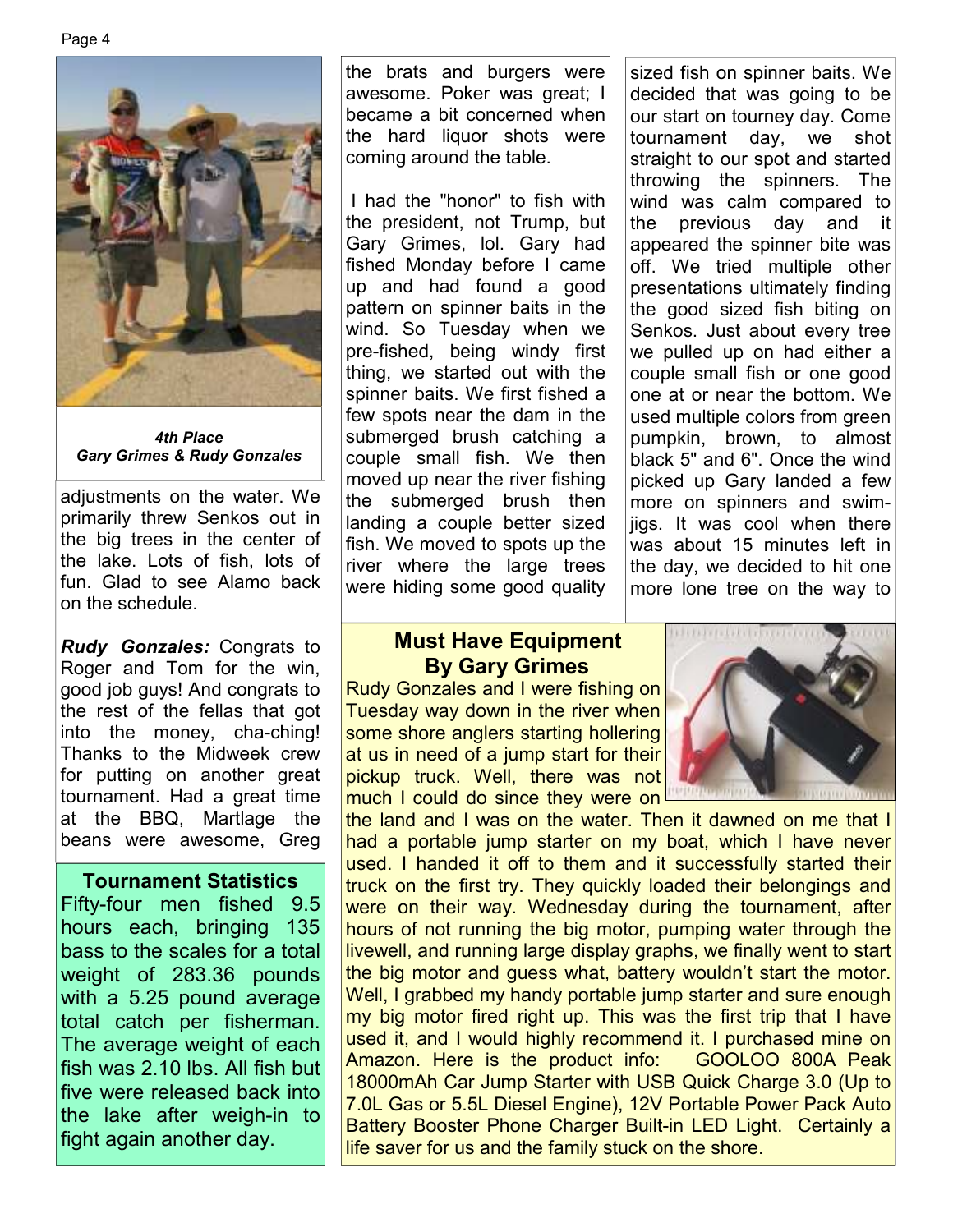Page 5

the ramp, just a few casts and Gary lands our last cull and that was it! It was a great trip and I can't wait for Roosevelt next month. See you guys there!

## **David Baca & Otto Gal Fish Make Adjustments Finish 5th**

A five fish limit weighing 13.79 lbs was enough to earn the **5th Place** money for Team **David Baca & Otto Gal.** 

*David Baca*: First of all I would like to congratulate Roger Root and Tom savage for an awesome job at Alamo and thank all that put together another fun event.

 I had a great day of fishing with Otto Gal who caught most of his fish with a Senko while I threw mostly a spinner bait I modified with belly weight to get to the bottom of large trees in about 14 to 18 feet of water. During pre-fish the quality fish were close to the surface of



*David Baca & Otto Gal* 

trees on Monday and to the middle of them on Tuesday. After the front blew in they moved to the very bottom of the tree trunks and were very difficult to catch. We had to make 15 or 20 casts to get our bait just right at the bottom and if we could place them at the very bottom of the trunk on the shaded side, we could get a quality bite. After catching about 50 dinks we finally got our biggest fish about 10 AM and as we continued that pattern we were able to cull all the dinks and a couple of 2 pounders.

*Otto Gal:* Dave Baca is one of the most knowledgeable and patient fisherman I have fished with in recent memory. He would throw a spinner bait almost all day mixing it up some time with a jig. All his bigger fish came from standing trees and isolated stumps. For me it was a Senko Texas ringed with weight in the fat end. To get the bigger ones to bite it had to get to the bottom. I missed a couple nice fish because the bite was very light or just pressure.

## **Team Pikul & Cunningham "Fish Special" and Win 6th Place**

 Bringing five fish to the scales weighing 13.74 lbs was enough to earn **Ron Pikul & Doug Cunningham** the **6th Place** honors

*Doug Cunningham:* I had the pleasure getting drawn with 5th Place **Rom Pikul this month and had** letting it get to me, Right Ron!



*6th Place Doug Cunningham & Ron Pikul*

a blast. I was lucky to pre-fish with him Monday to figure some things out and I am glad I did. We came to the conclusion to, "Stay out of the River." So that's what we did, we fished the main lake.

 The morning bite was awesome; we fished right on the banks flipping Senkos and beavers that were watermelon and green pumpkin in color. We had our limit and 3 fish over 3 lbs by 7:30 AM. Mid-day things really slowed down. About 1: 30 we found a point in about 20 feet of water and started jigging with my green pumpkin special. We must have caught about 15 fish on that point but no big fish, it was a blast though. We probably culled two bass. All in all it was a beautiful day on the lake. I lost two really nice ones that should had put us up closer to that magic #1 spot but I'm not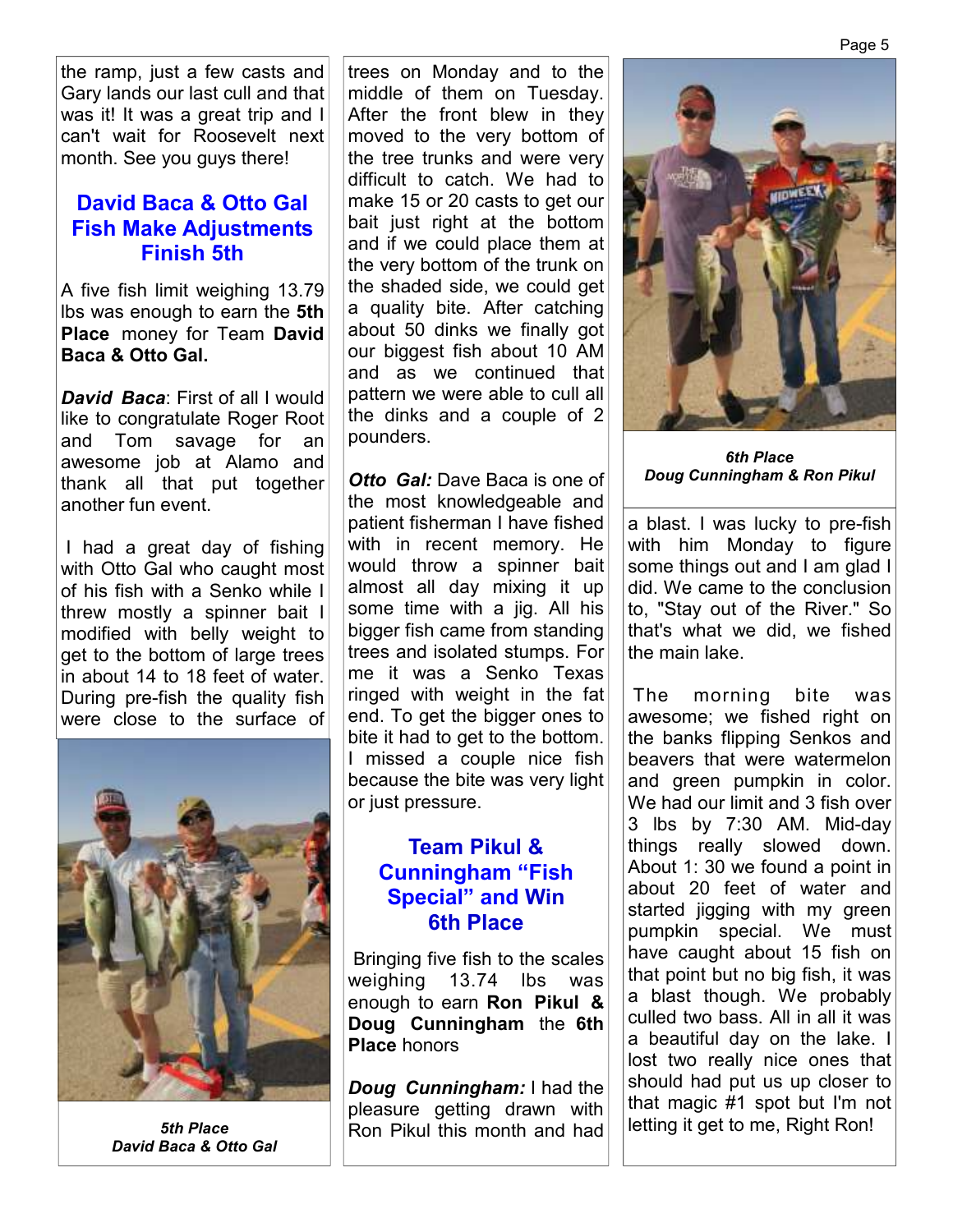

*7th Place Joe Bonucci & Robert Plante* 

*Ron Pikul:* Had a great time at Alamo fishing with Doug Cunningham. Our morning fish came on one specific point. We caught our three biggest fish before 10 AM on Senkos, didn't catch much else or upgrade until about 1 PM on a point near the launch where we caught and upgraded a few times on jigs. As always the barbecue was Top Notch with good friends and good food, thanks to all who prepared and dished it out.

## **Team Joe Bonucci & Robert Plante Fish Rocky Points and Capture 7th Place**

 In **Seventh Place** the team of **Joe Bonucci & Robert Plante**  finished with 13.68 lbs for their five bass.

*Joe Bonucci:* I fished with Midweek's newest member Robert Plante. He's excited about being an active member and looks forward to becoming a proficient bass angler by learning from more skillful anglers. We had a chance to pre-fish the weekend prior to the tournament which began the rat-race.

 On tournament day we fished the south end and mid-lake on rocky points. The small fish couldn't stand my Rico popper and hit it with aggression. We limited early in the day - culled the first five by mid-day - and got lucky in the afternoon by running into some bigger fish with my jig. Congratulations to the first place team.

## **1st Place Big Bass Weighed-In by Ridgway & Brackey**

*Vern Ridgway*: I was teamed with very accomplished fisherman Warren Brackey for the Alamo event. We prefished for 2 days prior to the event and covered most areas of the lake looking for some



**Vern Ridgway & Warren Brackey 4.34 lb 1st Pl Big Bass** 

quality bites.

 No luck catching any big fish, so we made the decision to go "east" into the nastiest stuff we could find; the bite was tuff and we had to cover lots of water. Tougher yet was the "jungle" we were dealing with and it took its toll on boat, tackle and men.

 We dumped 3 big fish that we could not turn towards the boat that were really big (perhaps bigger) before we managed to land "the big fish". She was caught at about 12:30 in 5 feet of water near an old tree stump where she ate a 4 inch "Yum Critter" bait on a 1/4 oz "dirty jig".

 Congrats to Roger and Tom on their 1st Place victory, and congrats to the outstanding chow prepared by chef Gary and company.

*Warren Brackey:* Congrats to Roger and Tom for their win and to all who placed in this event. Great job guys!

 It was a fun event with lots of laughs and good food at the cookout. Thanks to our club staff, the volunteers at the MBA Buffet and Grille, and ramp shuttle service for all your hard work. Also, as always, thanks to our weigh-in crew, another job well done by all!

 It was my good fortune to be paired with Vern Ridgeway. We met at the April meeting and talked briefly about pre-fish plans and strategy. Vern just said, "Make sure to bring your pitching and flipping stick". I nodded knowingly and gave a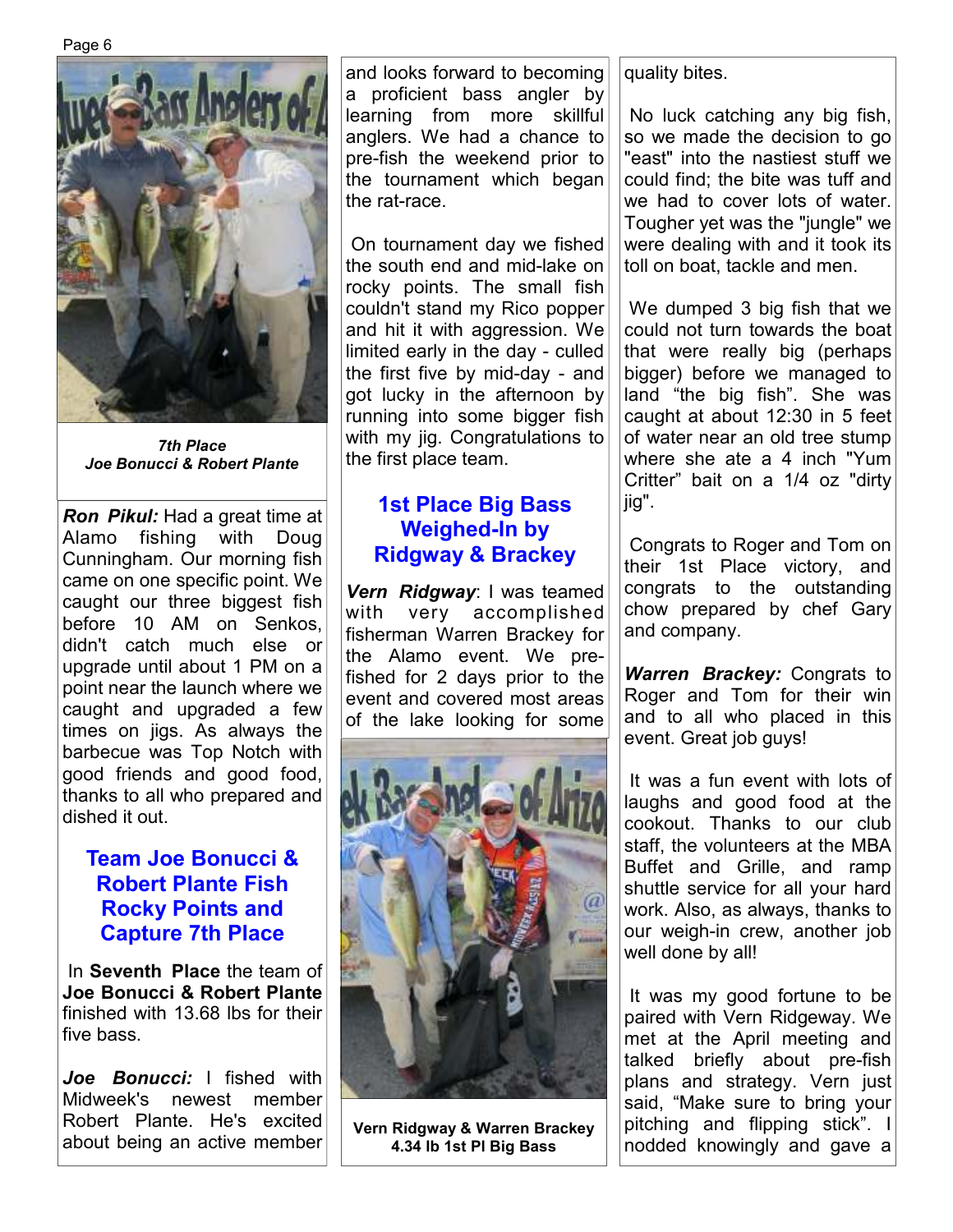thumbs-up. I had zero experience pitching and flipping.

 On tournament day we headed for the thick brush where Vern had some good bites on Monday. We threw top water, spinner baits, and swim baits, even a drop-shot or two where opportunities presented, but we mostly pitched and flipped in the trees and brush all morning. Vern is a great guy and I learned a lot fishing with him. He can pitch with the best; every cast was precision. When the fishing got tough, Vern never lost his focus.

 By just after noon we only had three small fish in the well, and had swung and missed on two or three good tugs. Vern started to work a large submerged tree when his hard work paid off. Next thing I heard was, NET! Vern kept the pressure on the bass, got her out from under the tree, then she surfaced trying to shake the jig. She was big. I somehow got the net to the side as Vern drug her through some thick brush and into the net. Way to go, Vern! Wait, he wasn't done. We moved to the root-side of that tree and caught two or three more fish.

 Thanks for the 'flipping' lesson Vern. It was a fun day, a great event, and it would be a pleasure being paired to fish with Vern again anytime.

#### **2nd Place Big Bass & Goon Fish Prize.**

*Howard Thomas:* Well another great day in paradise;



*2nd Big Bass & Goon Fish Richie Rojas & Howard Thomas* 

especially if you get to fish with Rich Rojas. If nothing else was learned I will be the perfect nonboater because of Richie. At least that's what Richie says and he is like the Master Sergeant of fisherman. Sometimes it almost felt like I had my wife with me. All kidding aside, Rich has been fishing a long time and probably forgotten more fishing 'stuff' than I know. At our age we're probably both forgetting more than we know. At the cook out I heard Gary Grimes call we members over 70, the "Geritol Gang". In a few more years maybe Ranger or other makers will start making boats with handicap ramps. Can you just imagine a non-boater that comes with diapers, hearing aids, false teeth, toupee, and oxygen machine? You can change out 5 drop shot set-ups quicker that a diaper. The oxygen machine on the other hand could help keep the fish in the livewell healthy on hot days, so there are some advantages.

The diaper could also be used to chum for catfish. All kidding aside I always enjoy fishing with Richie Rojas. He was the very first member I fished with when I joined the club and I was truly a rookie he had to put up with. It was on Roosevelt Lake and remember it like it was yesterday. He must have gone home after that day and took Tylenol for a week and maybe even smoked some weed to calm down. God Bless you for being such a great pal and fishing buddy and for being so understanding.

 Now you want to know how and where we caught our fish, correct? We went straight to the other side of the lake from the launch ramp and started fishing a cove. Being the start boat we were last out but still managed to get a good spot to fish and within 15 minutes we had the second big fish of the day in our livewell. All day we threw Senkos in the bushes where ever we went in watermelon #194 color and culled a few but never enough to win. Thank you Lord for a great day on the water. Hope to see all you guys next tournament.

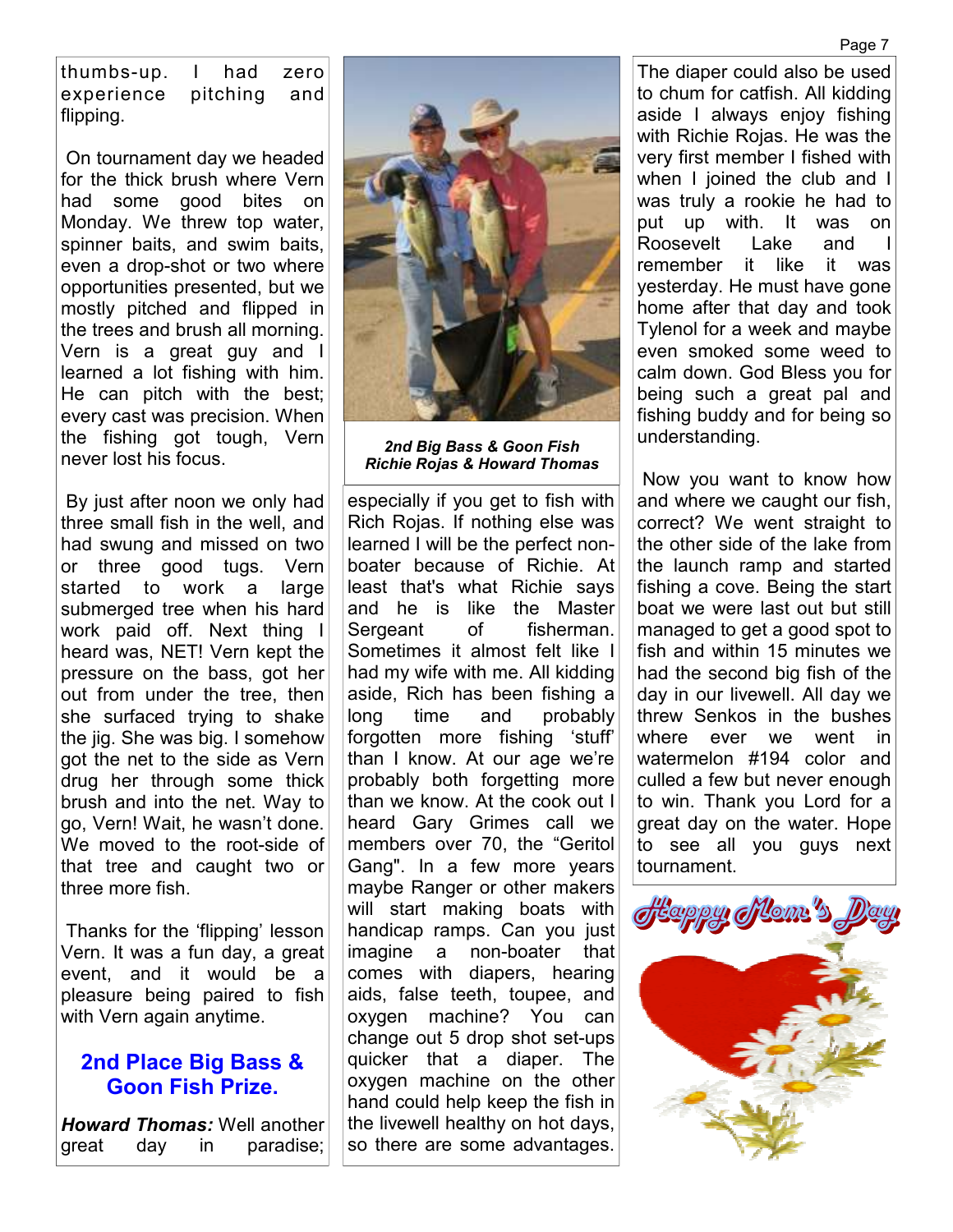

#### **Weighing-In**  *By* **Gary Martlage Tmx Director**

Another one for the record books! Alamo Lake was great for the winners, and still very good for the bottom half. Reports of 30 fish per boat were common, but just hard to find the larger fish. The BBQ Tuesday night was awesome, thanks to the cooking crew led by Greg Prather. I would have to agree the overall tournament was a success!

 Everyone did great at launching and retrieving their boats with no apparent injuries, except one. Before the scales opened, Tom Alauria caused quite a commotion, getting "bucked off" a bronco boat in the parking lot! All I could think of was the words of George Straight. - "*But I'll be lookin' for 8 when they pull that gate...And I hope that judge ain't blind!"*

I'm happy to report Tom is OK, and he beat the count.

**Roosevelt Lake** will be the next event; as you know by now the tournament has been moved from Apache. We have no official reports on Apache, but might have some additional information at our next general meeting on the condition of the fishery.

 I would still like to point out if anyone is not able to fish the tournament, after the pairings, *PLEASE CONTACT ME!* Do not contact any other board members (Terry Tassin) as I will take care of the re-pairings. Other board members have many other important things to do. I only have one job and that is to get everyone paired, so there will not be anyone left on shore before the tournament. Alamo was a big challenge, as we moved quite a few people around. It just will work out much better if a limited number of people are involved.

 You might have noticed a new weigh master on the scales this tournament. Sean Ballard is cutting his teeth on the procedures and I congratulate him on a job well done. Again, procedures are in place to give you the most accurate weight possible and Sean did great! Looking forward to him helping us out in the future.

 Let's see a huge turnout at **Roosevelt**, and lots of fish being caught.

#### **FISHING vs SEX....A REAL PRIMER 19 REASONS TO READ ON**

 #19 - No matter how much whiskey you've had, you can still Fish.

#18 - You don't have to hide your Fishing magazines.

 #17 - It is perfectly acceptable to pay a professional to Fish with you once in a while.

 #16 - The Ten Commandments don't say anything against Fishing.

 #15 - If your partner takes pictures or videotapes of you Fishing, you don't have to worry about them showing up on the Internet if you become famous.

 #14 - Your Fishing partner doesn't get upset about people you fished with long ago.

 #13 - It's perfectly respectable to Fish with a total stranger.

 #12 - When you see a really good Fishing person, you don't have to feel guilty about imagining the two of you Fishing together.

 #11 - If your regular Fishing partner isn't available, he/she won't object if you Fish with someone else.

 #10 - Nobody will ever tell you that you will go blind if you Fish by yourself.

 #9 - When dealing with a Fishing pro, you never have to wonder if they are really an undercover cop.

 #8 - You don't have to go to a sleazy shop in a seedy neighbor-hood to buy Fishing stuff.

 #7 - You can have a Fishing calendar on your wall at the office, tell Fishing jokes, and invite coworkers to Fish with you without getting sued for Fishing harassment.

#6 - There are no Fishing-transmitted diseases.

 #5 - If you want to watch Fishing on television, it does not cost extra, like when you have to subscribe to the Playboy channel.

 #4 - Nobody expects you to Fish with the same partner for the rest of your life.

 #3 - Nobody expects you to give up Fishing if your partner loses interest in it.

 #2 - You don't have to be a newlywed to plan a vacation primarily to enjoy your favorite activity.

 #1 - Your Fishing partner will never say, "Not again? We just Fished last week! Is Fishing all you ever think about?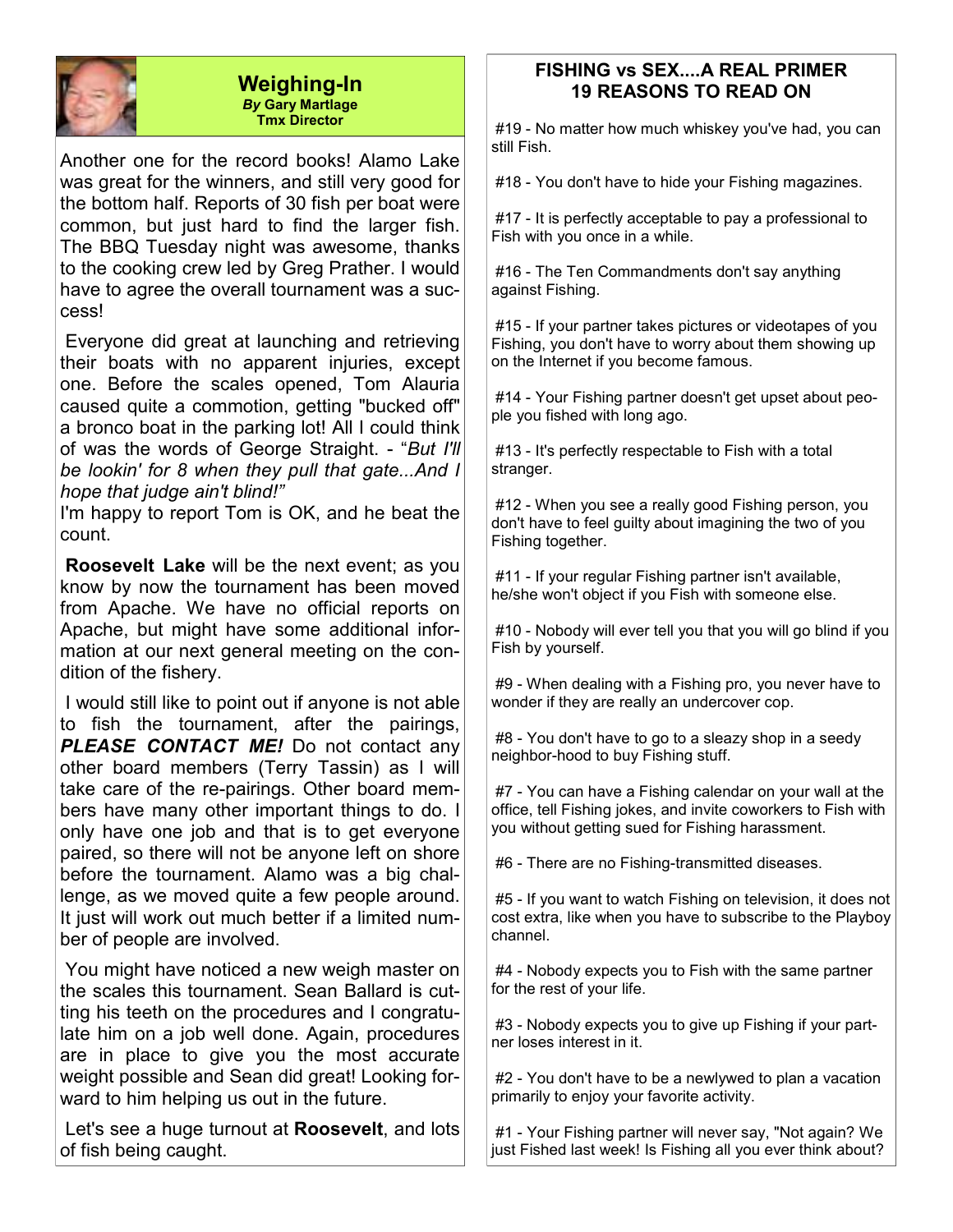# Photo Scrapbook - Lake Alamo- April 18, 2018